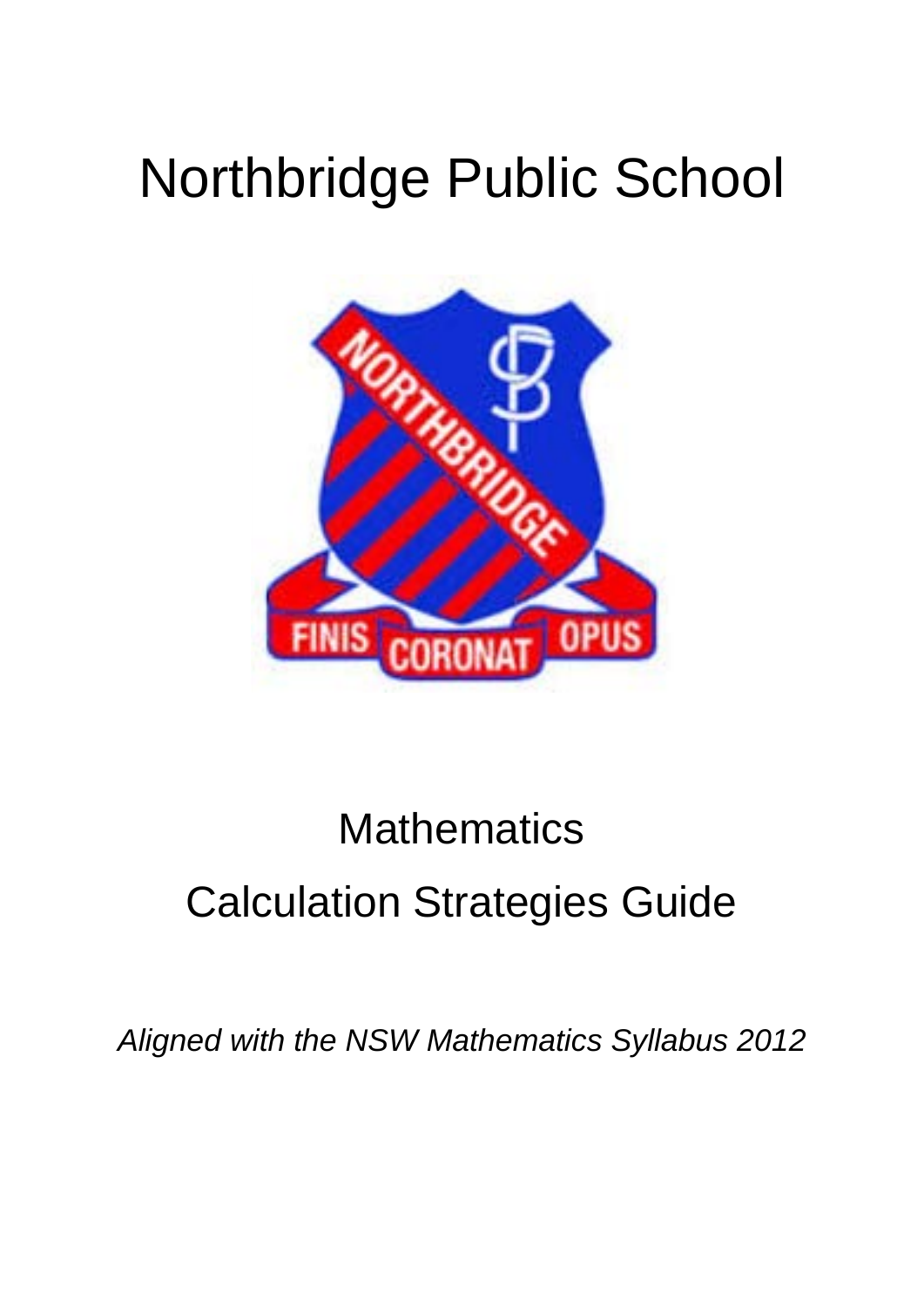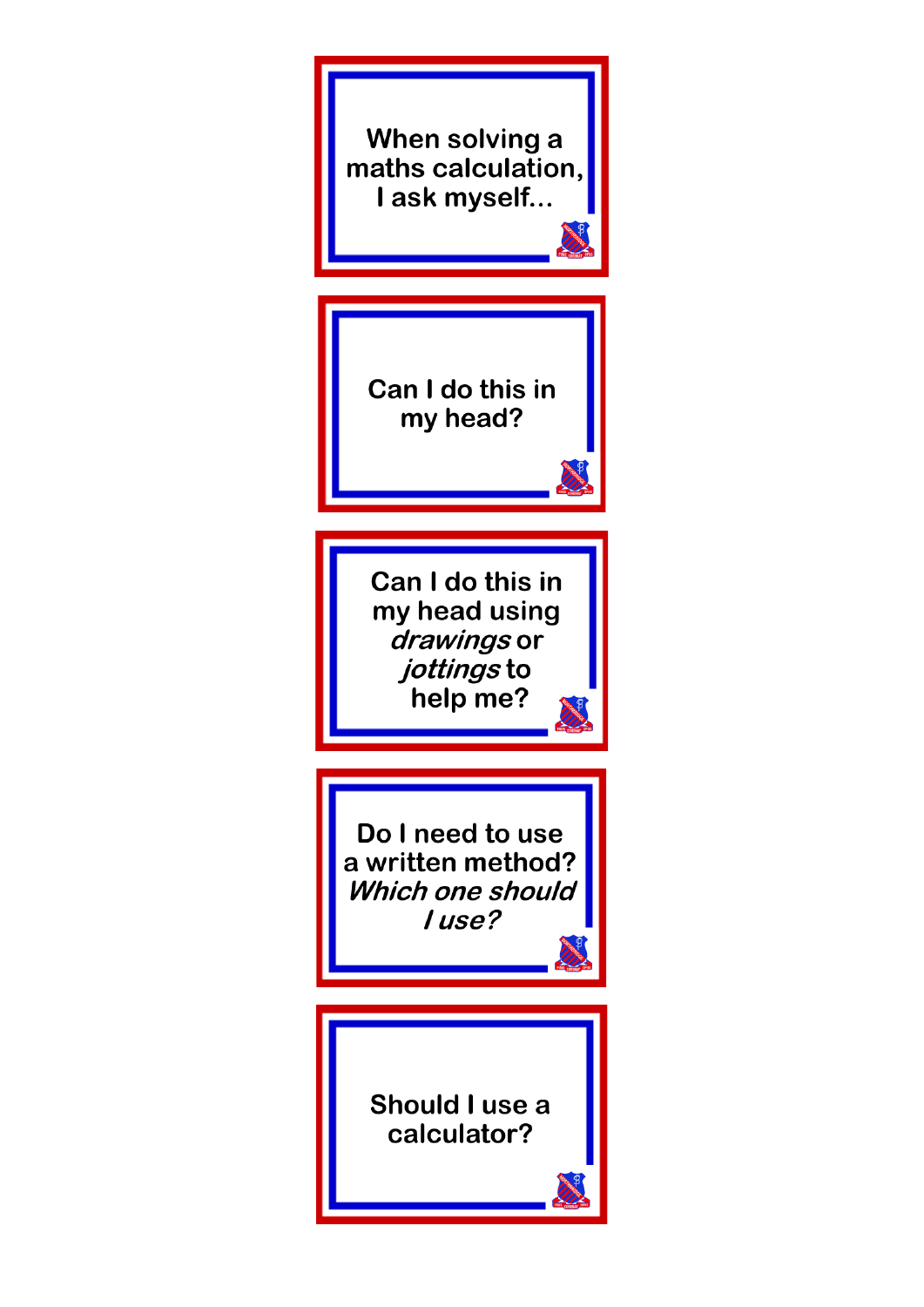### **Rationale**

At Northbridge Public School, students are given the opportunity to become independent and skilled mathematicians. To achieve this, it is important that children understand different calculation strategies for the four operations of mathematics: addition, subtraction, multiplication and division. In mathematics, students are encouraged to analyse a given calculation and effectively choose the most efficient strategy to help them solve it.

### **Aims**

This guide contains the key progressive methods for teaching calculation throughout the school stages.

This guide focuses on written procedures for calculation. However, it is important to recognise that the ability to calculate mentally is an important skill in mathematics.

At school, students are encouraged to support their mental calculation with written recordings that complement their thinking. Written recordings help students to clarify their thinking and extend their development of more fluent and sophisticated mental strategies. They also support teachers in assessing a student's current knowledge and the 'where to next' in their academic progress.

The orders of the following strategies are designed to complement student's prior knowledge. Children are not discouraged from using previously taught methods once new concepts are introduced.

When solving calculations students should be encouraged to think; Can I do this in my head? Should I use drawings or jottings to help me? Do I need to use a written strategy? Or should I use a calculator?

The long-term aim is for students to become competent mathematicians who are able to select an efficient method of their choice that is appropriate for a given task.

### **How to Use This Guide**

The following grids outline the progressive objectives for manipulatives, mental, and pen and paper calculation strategies in calculations of addition, subtraction, multiplication and division.

It is important that students gain competency in earlier strategies, enabling them to develop numerical understanding, before being introduced to algorithms that are more formal.

This guide has been produced using the NSW Mathematics syllabus and align with stage group expectations. The stage expectations are to be used as a guide. Students may be working below or above their age expectation.

This guide has not been designed to replace the Mathematics syllabus when creating lesson plans, but instead should be used to complement it.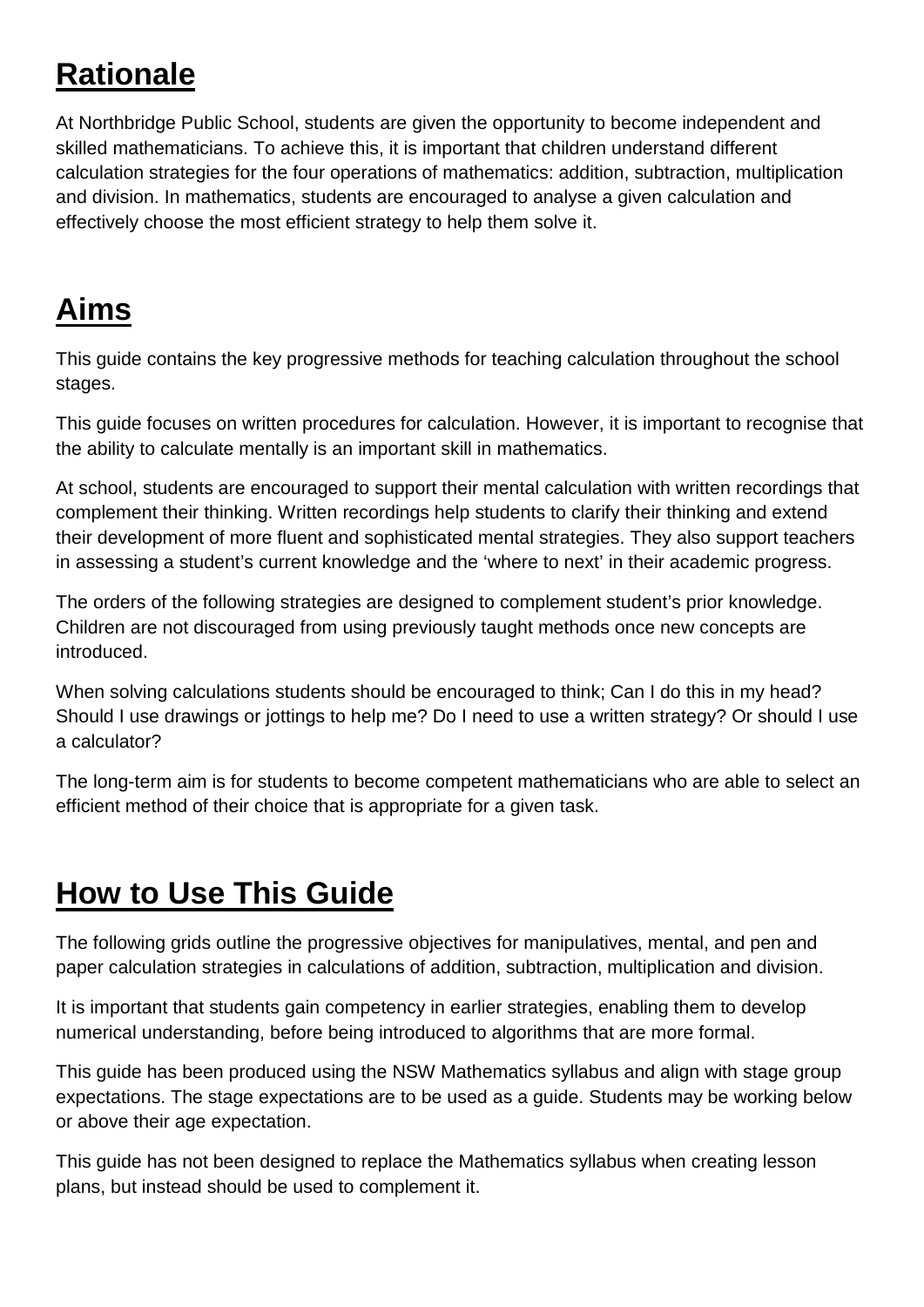

## **Addition Strategies**



You can use **concrete materials** to help you manipulate an addition calculation.



Using the **numberline strategy** can help you with your counting sequence. *Try and start from the biggest number in your calculation.*





When you have learnt your number bonds to 10, you can use this knowledge to help you with the **Changing the order of the addends** strategy.

*The sum of the calculation does not change when you change the order.*



You can also use your number bonds to 10 with the **Bridging to 10** strategy.

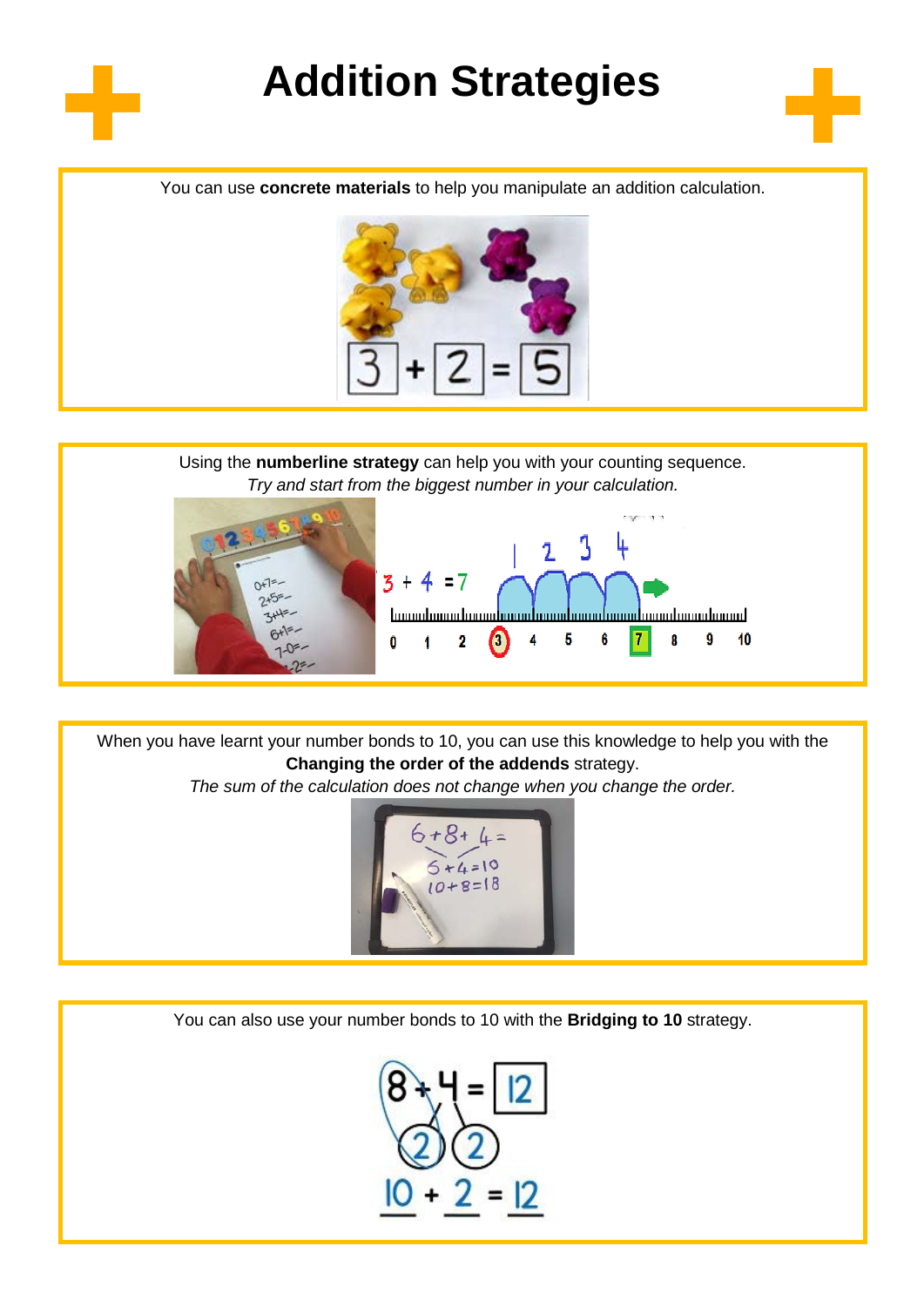

As you get better at understanding place value, you can use this knowledge to do the **split strategy.** *Add the tens together first and then the ones.*



You can transfer your understanding of the relationship between addition and subtraction to use the **inverse strategy**.

*This is particularly helpful in missing number calculations.*



You can use your rounding skills to help you with the **compensation strategy**. *When you round one number to 10 (or 100), you need to adjust your answer to compensate for the* 

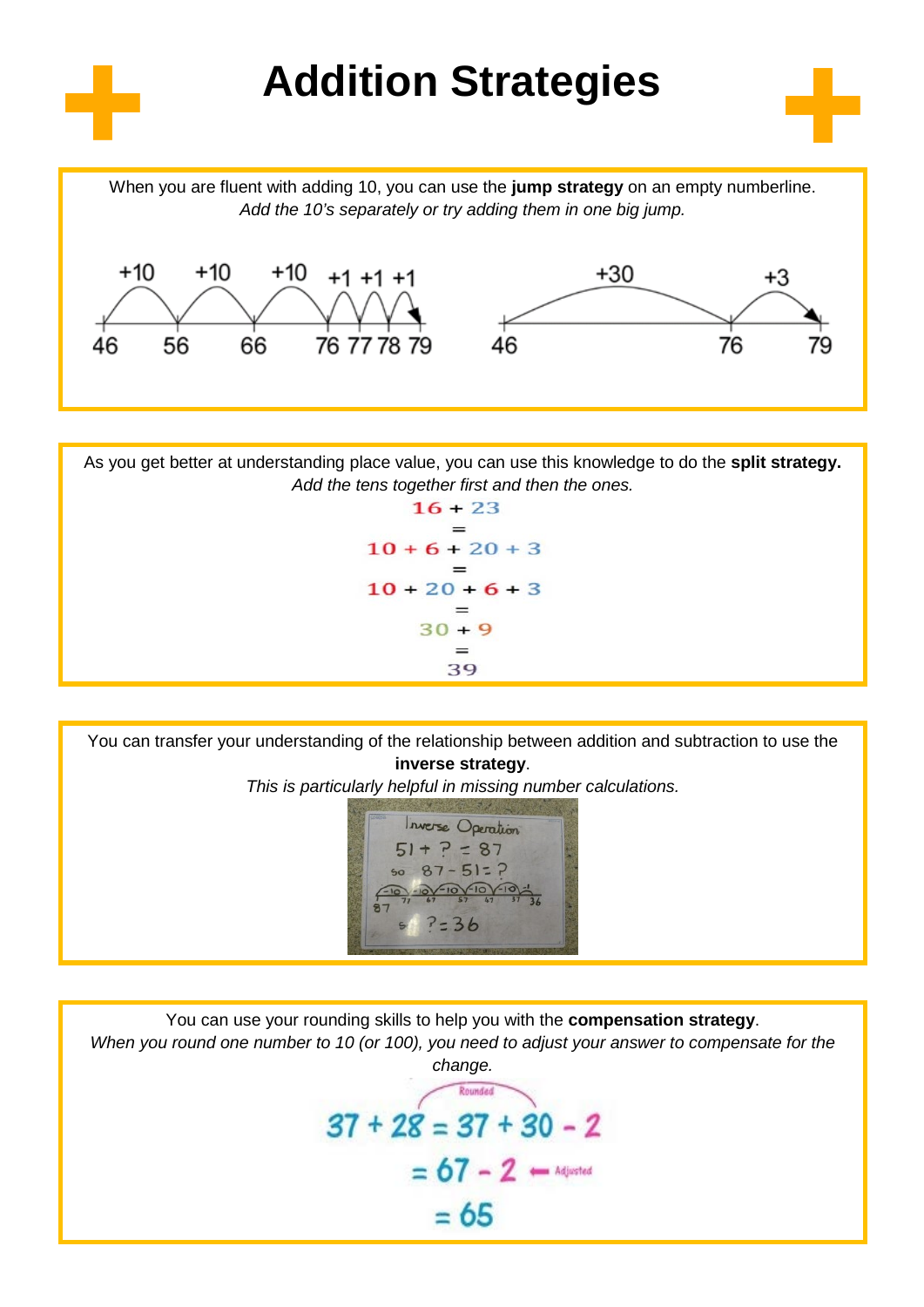

## **Addition Strategies**



Rather than partitioning numbers into their hundreds, tens and ones, you can use the **non-standard partitioning strategy** to make solving some calculations faster.



When you have an in-depth knowledge of place value and additive strategies, you can do calculations faster by using the formal algorithm to record workings. This is the **decomposition strategy**. *Start with the ones column and work towards the left.*



The formal algorithm can become confusing if the digits in each column add up to more than 9. To solve these calculations you will need to do the **decomposition with trading strategy.** *Always remember to add on the number that you have traded across to the next column.*



**Addition Vocabulary:**

plus, sum, add, addition, increase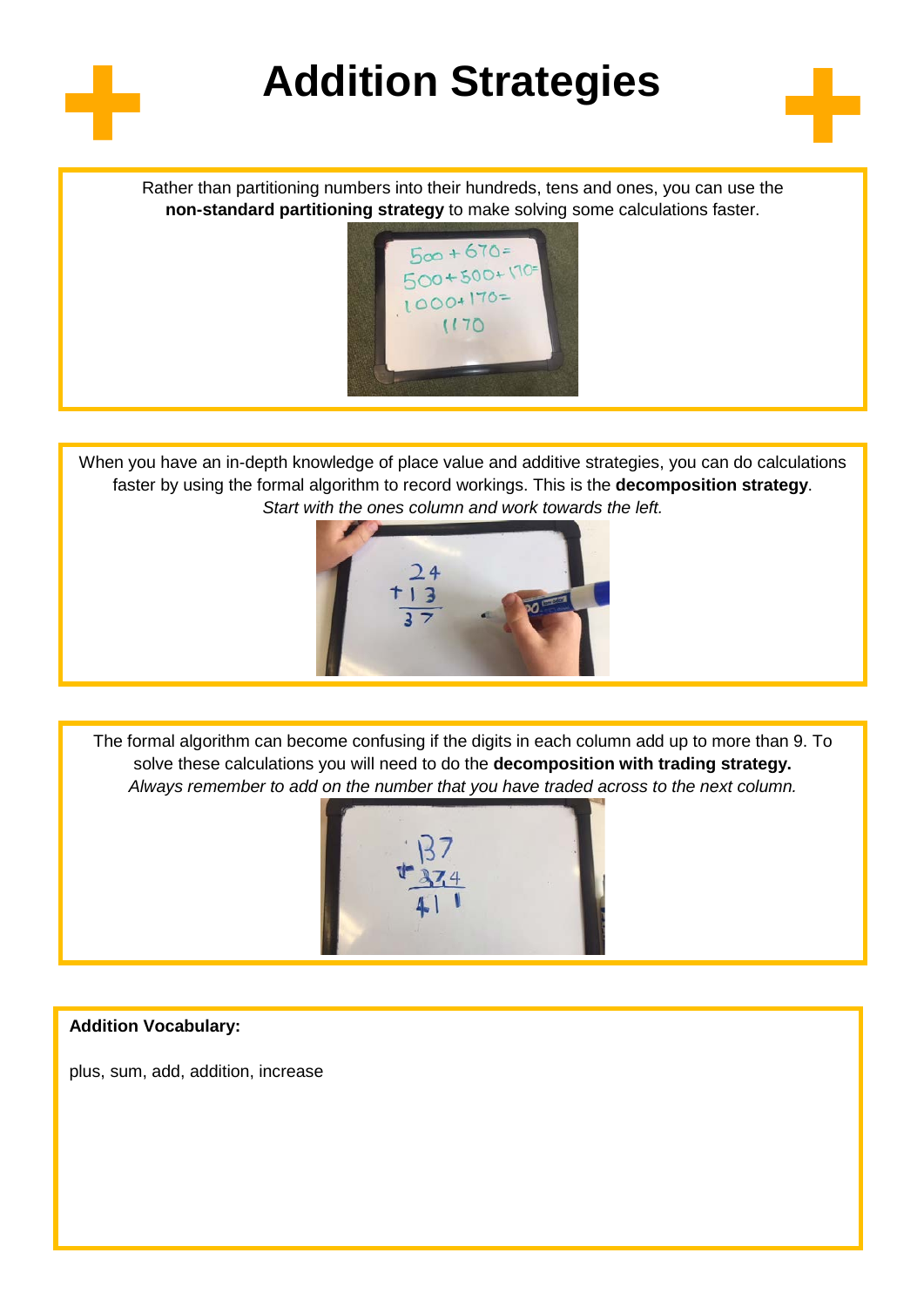### **Subtraction Strategies**

Model subtraction by separating and taking away part of a group of objects using **concrete materials.**







You can transfer your understanding of the relationship between subtraction and addition to use the **inverse strategy**. This is particularly helpful in missing number calculations.

$$
\boxed{?} - 9 = 19
$$

$$
\boxed{?} = 19 + 9
$$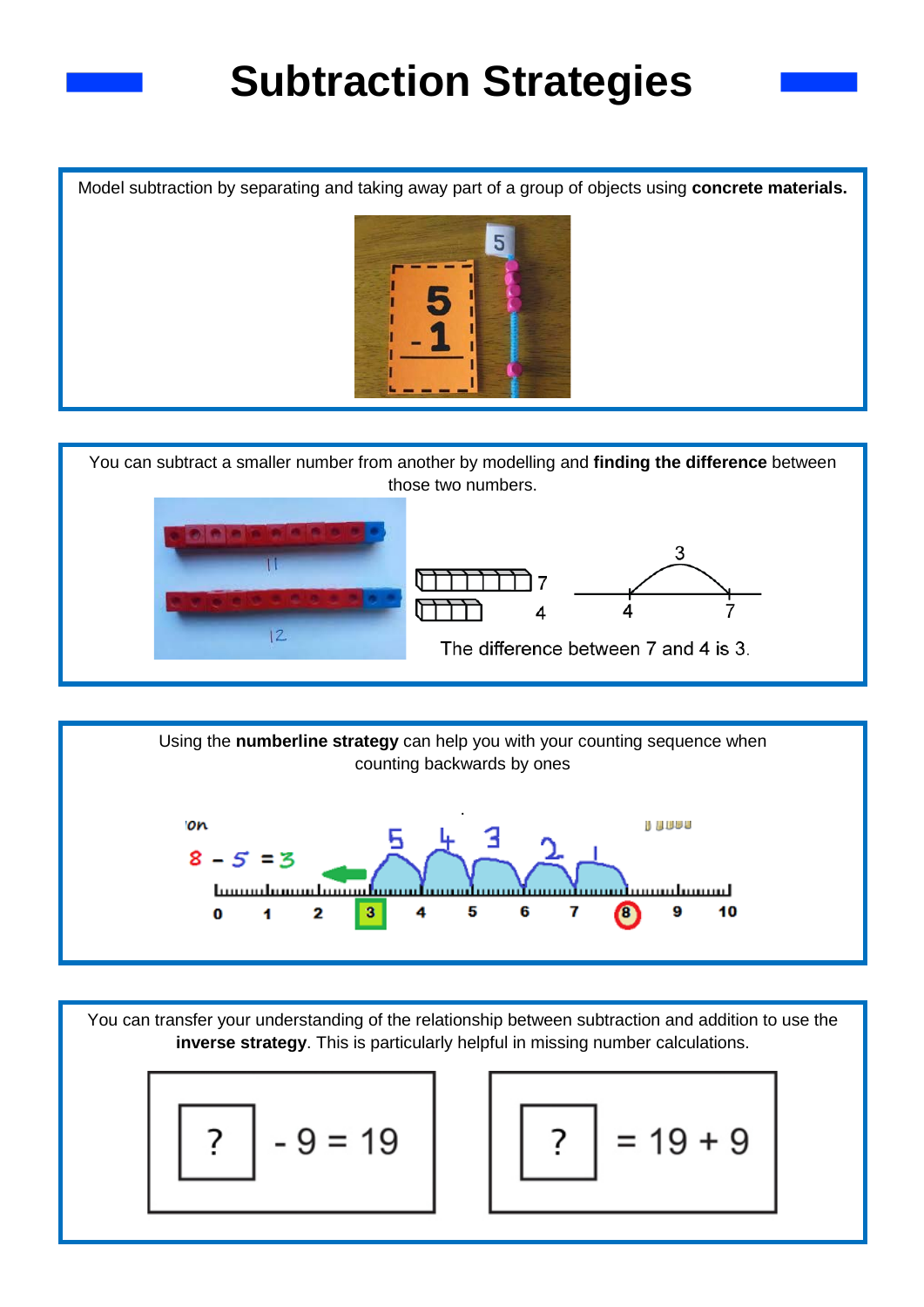### **Subtraction Strategies**

When you are fluent with subtracting 10, you can use the **jump strategy** on an empty numberline. *Start on the right hand side and subtract the 10's separately or try subtracting them in one big jump.*



As you get better at understanding place value, you can use this knowledge to do the **split strategy.** *When subtracting using the split strategy you can keep the first number whole.*



You can use your rounding skills to help you with the **compensation strategy**. *When you round one number to 10 (or 100), you need to adjust your answer to compensate for the change.*

 $35 - 18$ 

 $35 - 20 = 15$ 

 $15 + 2 = 17$ 

When you have an in-depth knowledge of place value and subtractive strategies, you can do calculations faster by using the formal algorithm to record workings.

This is the **decomposition strategy**.

*Start with the ones column and work towards the left.*

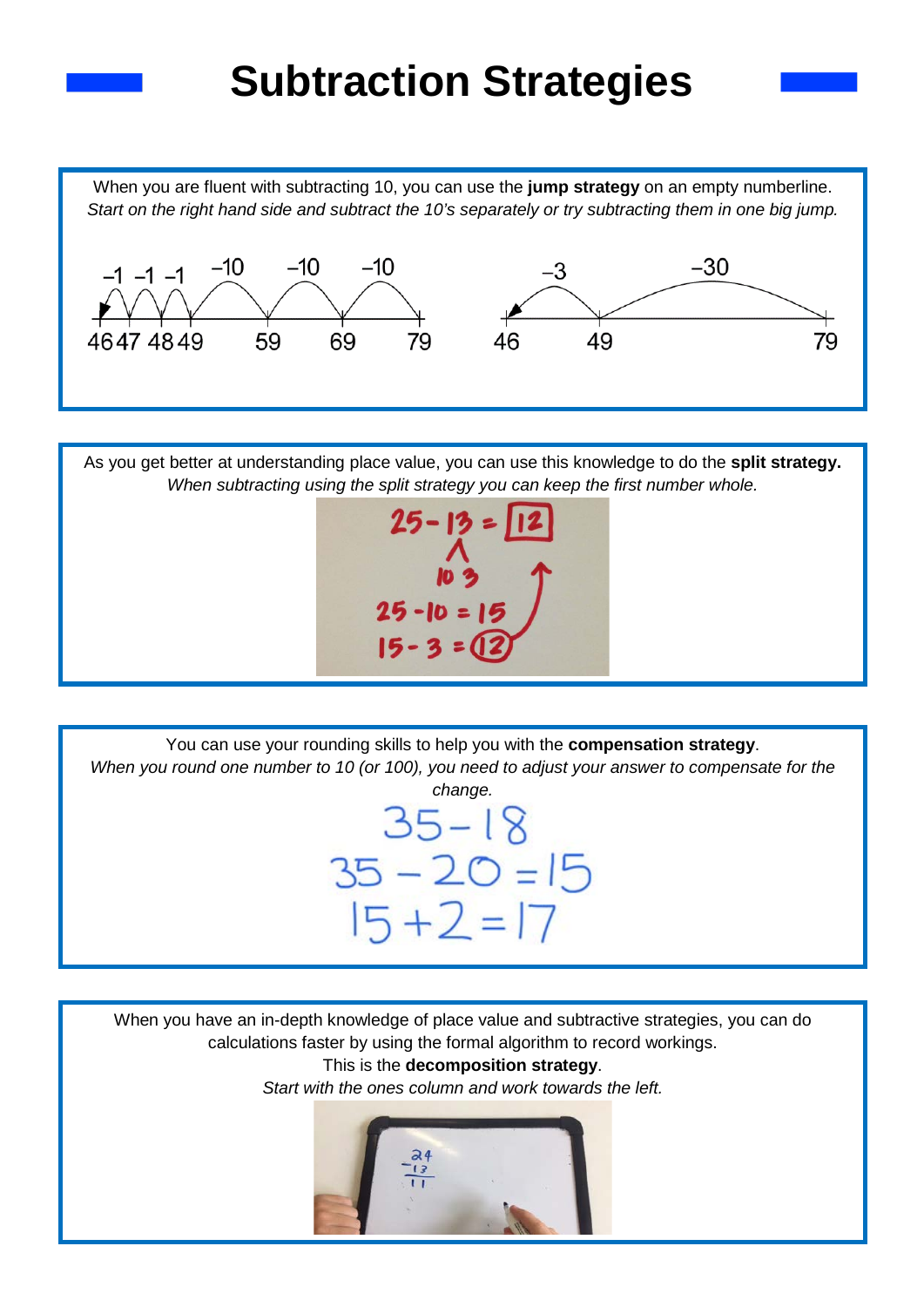### **Subtraction Strategies**

The formal algorithm can become confusing if the digit in the underneath number is higher than the top. To solve these calculations you will need to do the **decomposition with trading strategy.** *Remember to include the number that you have traded across to the next column in your addition.*



### **Subtraction Vocabulary:**

minus, the difference between, subtract, subtraction, decrease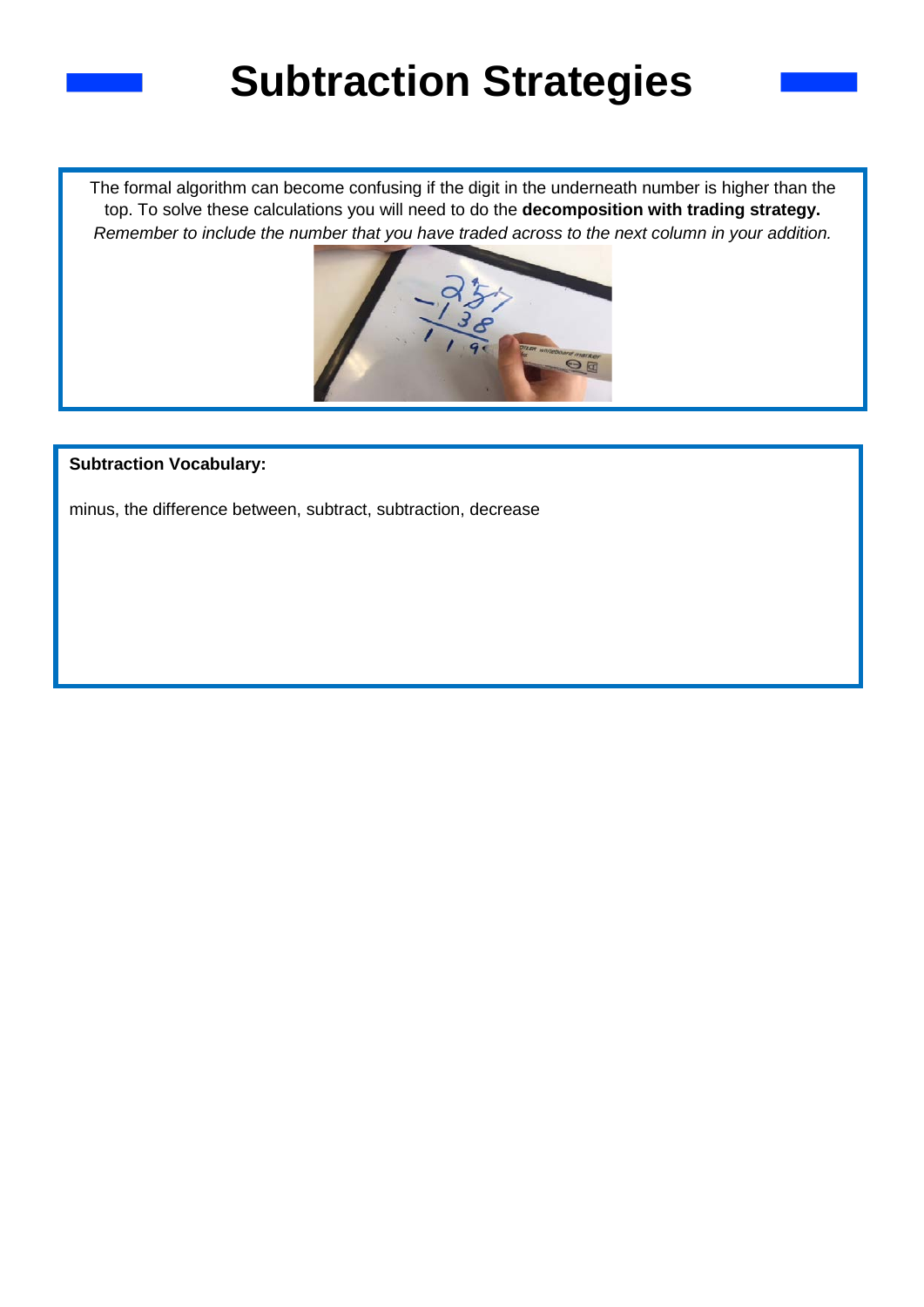



Model equal groups by grouping **concrete materials** to solve calculations.



You can use your knowledge of addition to solve multiplication calculations using the **repeated addition strategy.**



Being able to skip count and using the repeated addition strategy can support you in using an empty **numberline** to solve calculations.



Setting out multiplication calculations as rows and columns using either concrete materials or pictorial representations means you are using the **array strategy.**

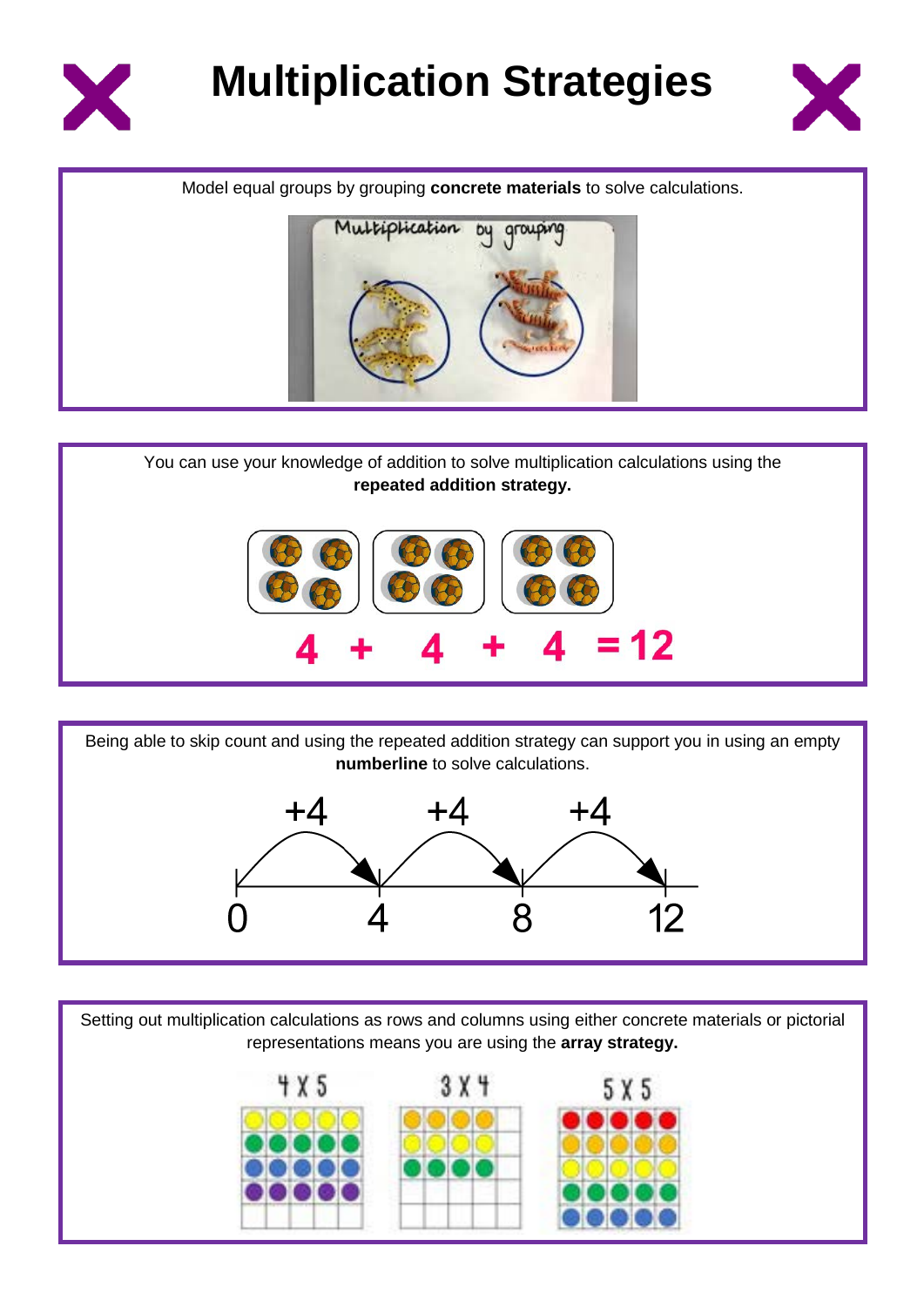



When you are confident in place value concepts, this knowledge can be used to support you in using an **area model** to solve bigger calculations. 684 X 5 = 3420 600 80 4 5 3000 400 20  $3000 + 400 + 20 = 3420$ 



Understanding factors of numbers can support you in using the **factorising the numbers strategy**.



When you have an in-depth knowledge of place value and multiplicative strategies, you can do calculations faster by using the formal algorithm to record workings. This is the **short multiplication strategy**.

|                  | 2                 | 2                 |
|------------------|-------------------|-------------------|
| 64<br>$\times 7$ | 64<br>$\times 7$  | 64<br>$\times 7$  |
|                  | 8                 | 448               |
|                  | 4 $\times$ 7 = 28 | $6 \times 7 = 42$ |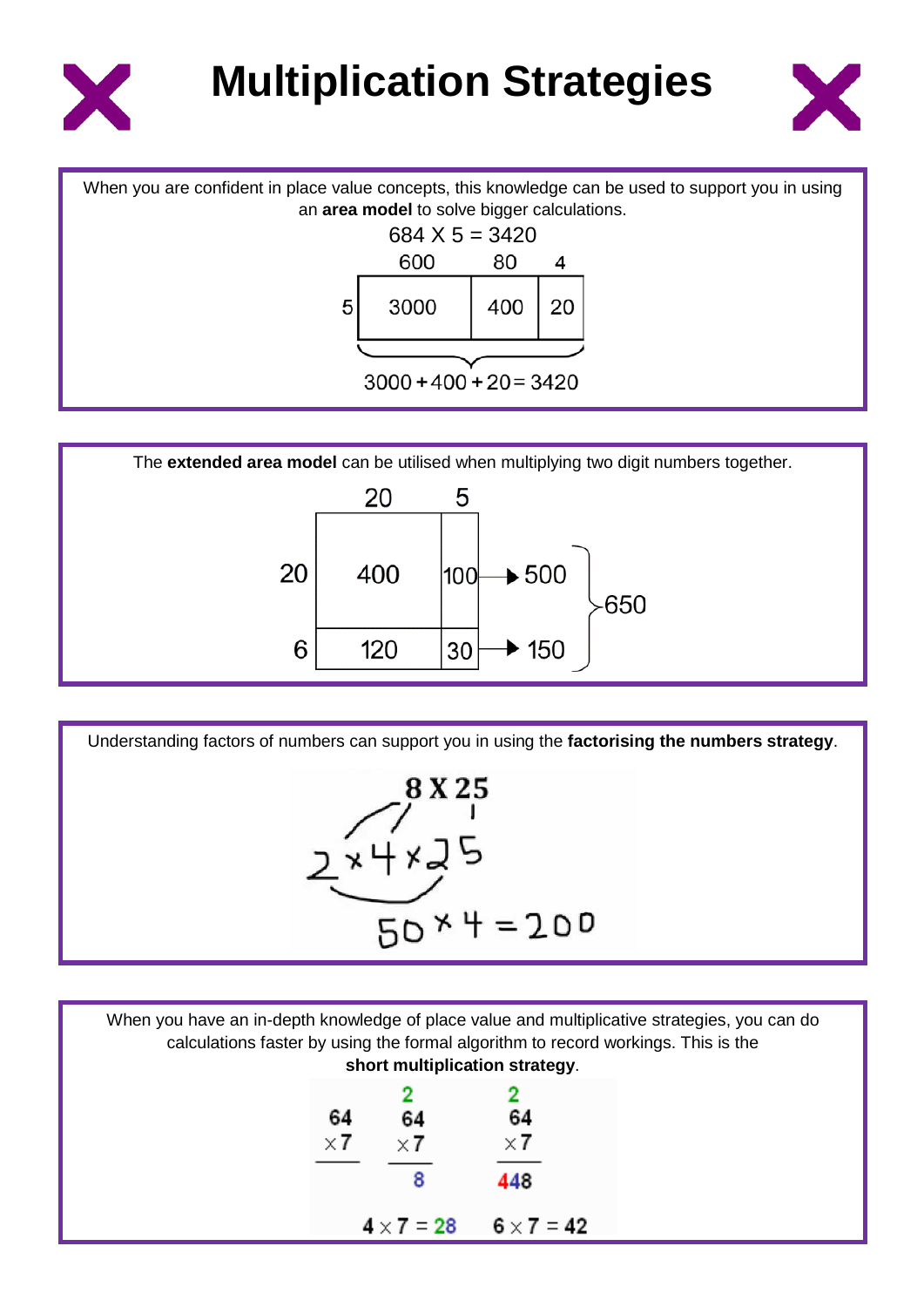



| The extended form of the formal algorithm can be utilised when multiplying two digit numbers together.<br>This is the long multiplication strategy. |  |  |
|-----------------------------------------------------------------------------------------------------------------------------------------------------|--|--|
| 96                                                                                                                                                  |  |  |
| 32x                                                                                                                                                 |  |  |
| 192 $\iff$ this is 96 x 2                                                                                                                           |  |  |
| $2880 \leq \implies$ this is 96 x 30                                                                                                                |  |  |
| $3072 \le$ this is 96 x 32                                                                                                                          |  |  |

#### **Multiplication Vocabulary:**

group, number of groups, number in each group, multiply, multiplied by, product, multiplication, multiplication facts, multiple, factor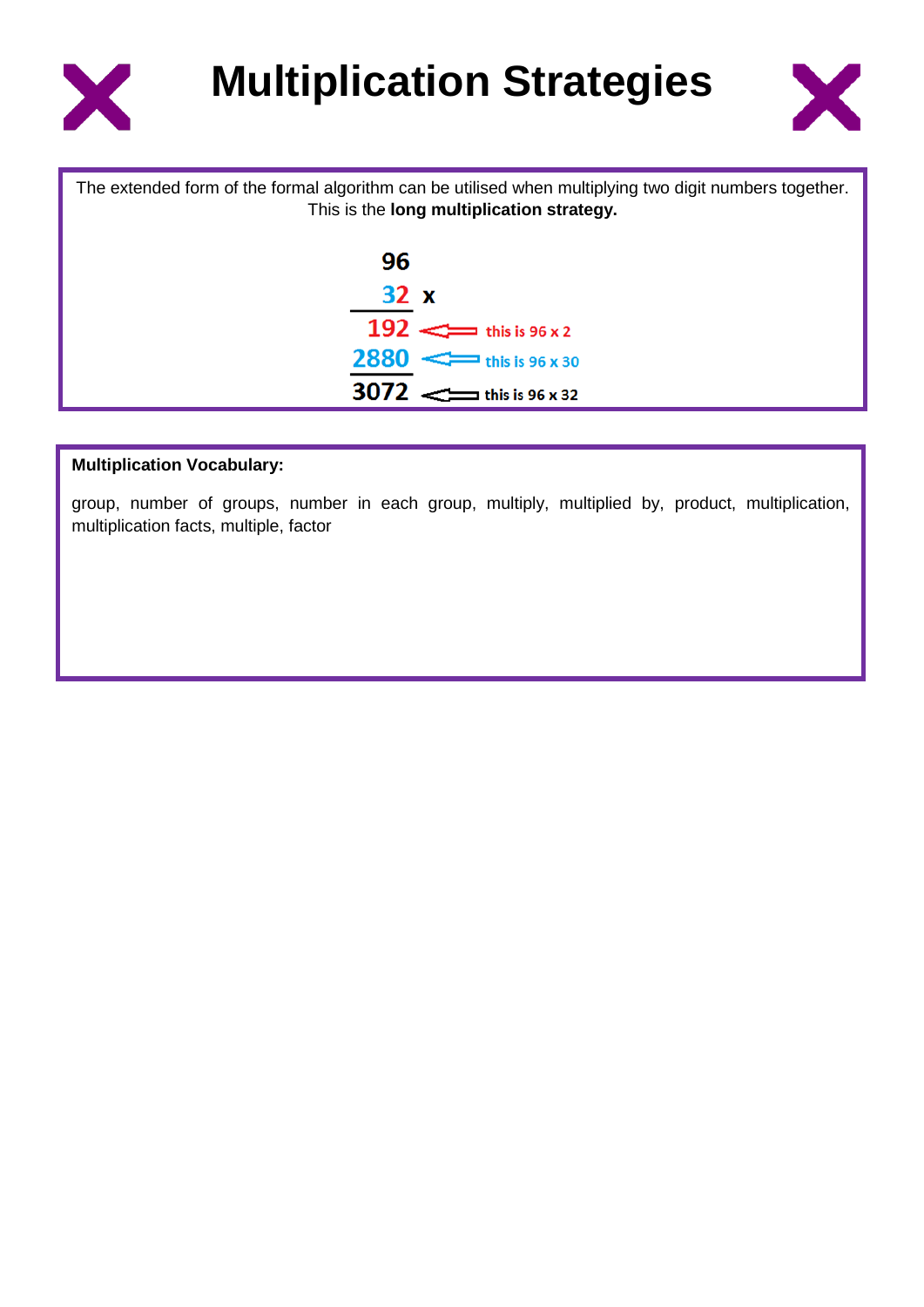

## **Division Strategies**



Model equal sharing by grouping **concrete materials** to solve calculations.



You can use your knowledge of subtraction to solve division calculations using the **repeated subtraction strategy.**



Being able to skip count backwards and using the repeated subtraction strategy can support you in using an empty **numberline** to solve calculations.



Organising the calculation into **groups of equal sets** can help you to count the number of groups.

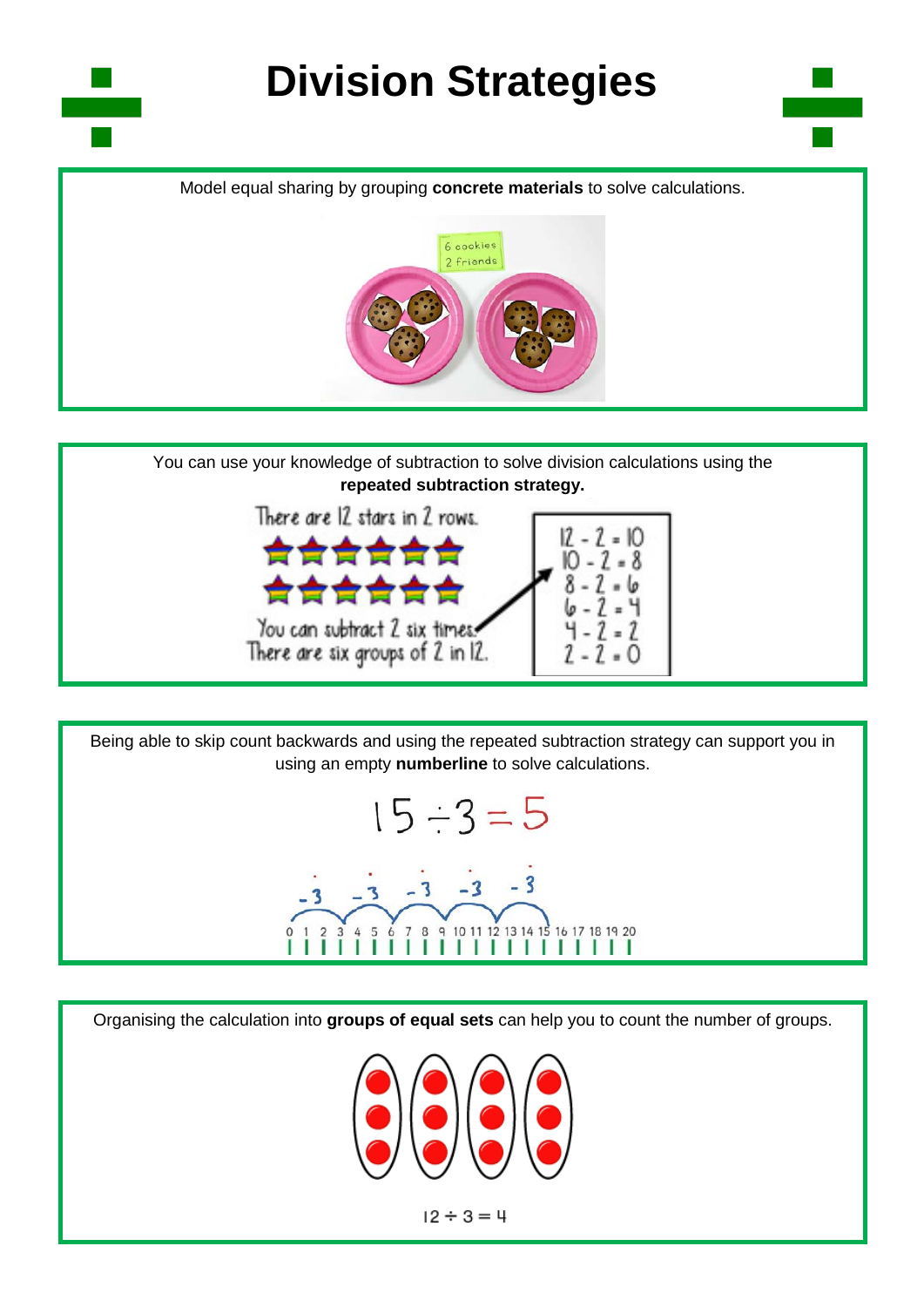

When you have a good understanding of place value, you can use standard and non-standard **partitioning** to split numbers up so you can utilise your knowledge of division facts.

| $-3$<br>54 | ٦ħ. |  |
|------------|-----|--|
| <b>ANT</b> | 97. |  |



#### **Division Vocabulary:**

share, shared between, shared equally, part left over, factor, divide, divided by, division, halve, remainder, quotient, divisor, dividend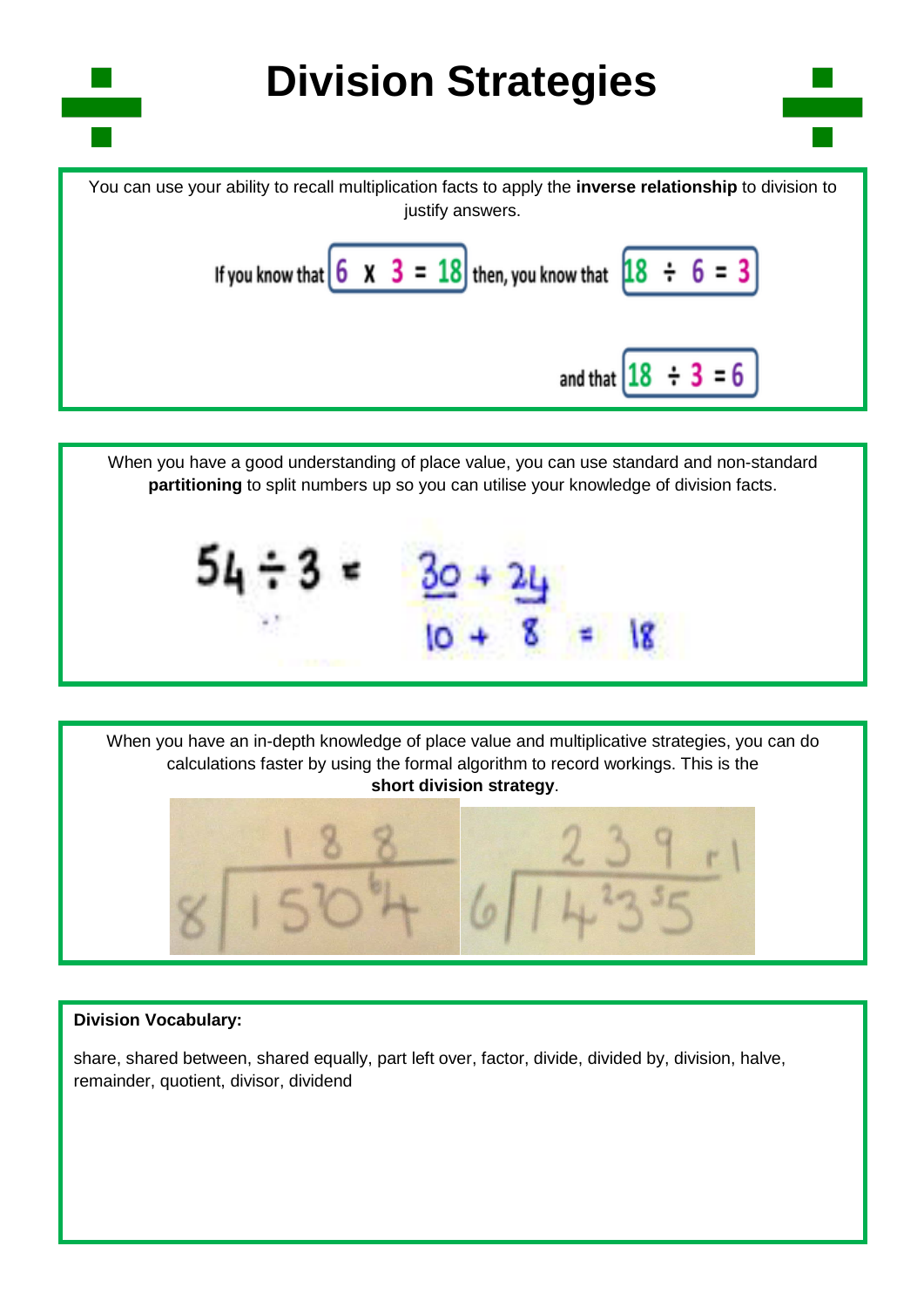# **BODMAS (Stage 3)**